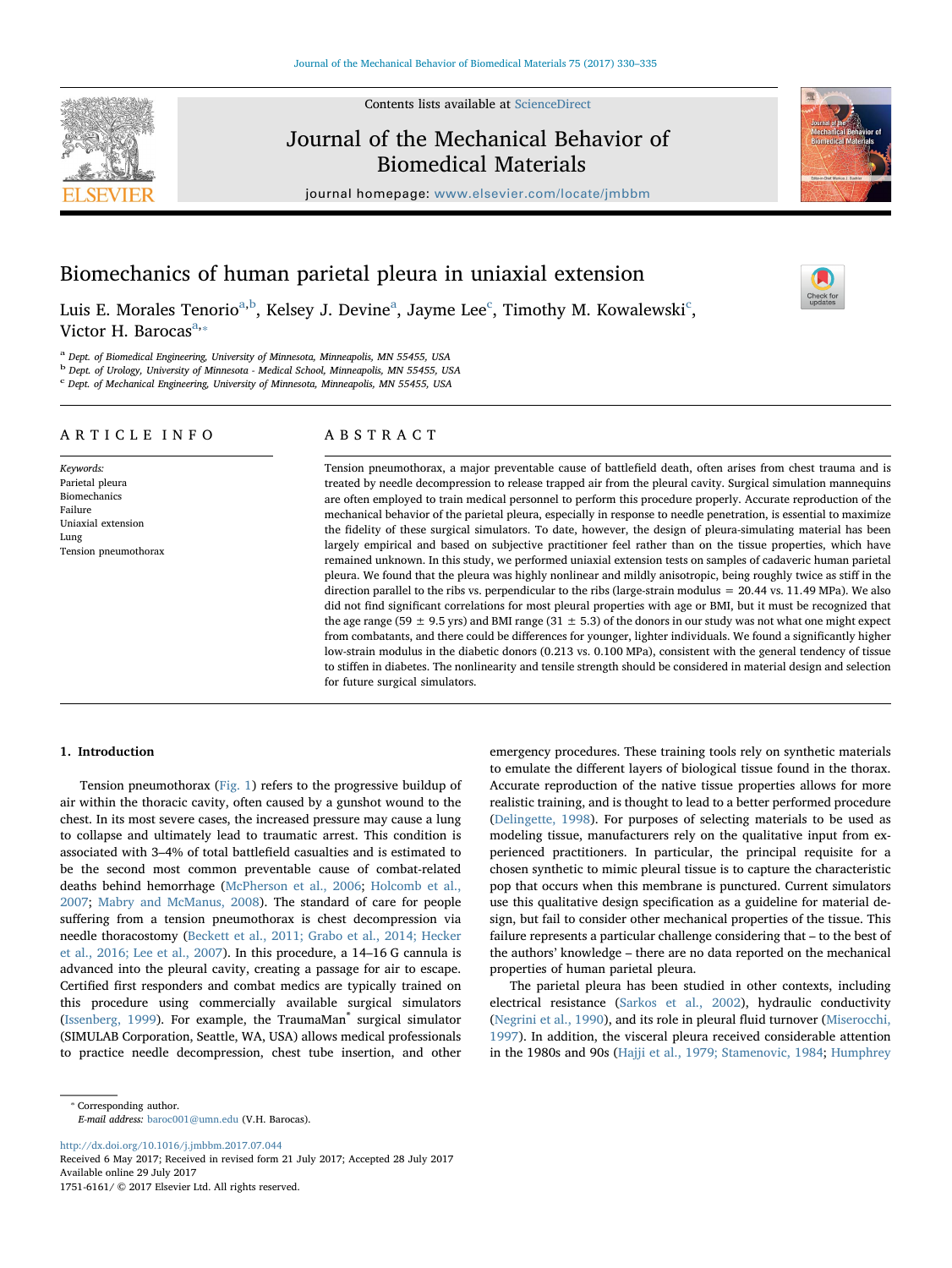<span id="page-1-0"></span>

Fig. 1. Tension pneumothorax and needle thoracostomy (adapted from figure 965 of Gray's Anatomy [\(Standring, and Gray, 2008](#page-5-12))). The needle is positioned between two ribs and is advanced until it punctures the parietal pleura. This releases the air from the pleural cavity and relieves the pressure on the lung.

[et al., 1986, 1987;](#page-5-7) [Humphrey, 1987;](#page-5-8) [Suki et al., 1992](#page-5-9)) for its role in respiratory mechanics and as a model planar tissue. Visceral pleura was again used as a model planar tissue recently ([Freed et al., 2014, 2017](#page-4-3)), with biaxial extension being employed to characterize the tissue and to evaluate a constitutive framework. The mechanics of the parietal pleura, however, have not been studied. Therefore, it was the goal of this work to study the deformation behavior and mechanical properties of the human cadaveric parietal pleura.

## 2. Methods

Uniaxial extension to failure experiments were performed on cadaveric pleura samples obtained through American Donor Services (Cottage Grove, MN, USA). Research reported on this publication is IRB-exempt under the code of Federal Regulations part 46 Protection of Human Subjects. Samples were collected from a total of 14 donors (34–70 y/o). A summary of demographic information is shown in [Table 1](#page-1-1).

### 2.1. Sample preparation ([Fig. 2\)](#page-2-0)

Parietal pleura was dissected and excised from the intercostal muscle. Samples were manually cut into dog-bone shapes approximately 15 mm long and 2 mm wide across the shaft, and dotted with black ink for strain tracking. To test the directionality dependence of the mechanical properties, dog-bones were aligned to two primary directions, parallel to the rib (RIB) and perpendicular to the rib (CROSS). Samples were stored in phosphate-buffered saline until immediately before testing.

## 2.2. Experimental protocol

Uniaxial extension to failure tests were performed on a TA Instruments TestBench machine (New Castle, DE, USA) with the sample submerged in a temperature-controlled water bath at 37 °C. Samples were pre-conditioned for 5 cycles at 20% strain using a triangular waveform at a frequency of 0.025 Hz. Immediately following preconditioning, samples were pulled to failure at a strain rate of 1%s−<sup>1</sup> based on the undeformed sample length between the clamps. Testing was video-recorded with a Canon EOS Rebel T6 camera (Melville, NY, USA).

#### 2.3. Data analysis

An in-house image tracking code in Matlab was used to track dots on the tissue during testing. The stretch ratio (λ) was calculated based on the movement of these dots. Using the initial dimensions of each sample, the 1st Piola Kirchhoff stress (PK1) was computed, and stressstretch curves were generated. Six characteristic parameters were analyzed, as shown in [Fig. 3.](#page-2-1) The ultimate tensile stress  $(UTS)$  and the stretch at failure ( $\lambda_{max}$ ) were defined by the point where the sample failed. Strain energy density (W) was defined as the area under the stress-stretch curve and represented the amount of energy required to stretch the sample to failure. Following previous studies [\(Babu et al.,](#page-4-4) [2015;](#page-4-4) [Freed et al., 2016](#page-4-5); [Jones et al., 2009](#page-5-10); [Skelley et al., 2015](#page-5-11)), we used a bilinear fit to analyze the data and determined two moduli and a transition point. The high-strain tangent modulus  $E_2$  was taken as the slope of the linear portion of the curve fitted between 30–70% of the UTS. The low-strain tangent modulus  $E_1$  was taken as the slope of the toe region of the curve ( $\leq 1\%$  of UTS). The transitional stretch ( $\lambda_t$ ) was defined as the stretch at which the two linear fits intercepted. All six parameters were compared between the two directions of interest (i.e. RIB vs CROSS), and over the other relevant demographic information (i.e. age, BMI, smoker vs. non-smoker, diabetic vs. non-diabetic).

<span id="page-1-1"></span>Table 1

Donor demographics. The columns n CROSS and n RIB give the number of samples perpendicular to and parallel to the ribs obtained for each donor, respectively.

| Gender     | Age      | <b>BMI</b> | Diabetic     | Smoker      | n CROSS  | n RIB |
|------------|----------|------------|--------------|-------------|----------|-------|
| Male       | 34       | 22         |              |             | $\Omega$ |       |
| Female     | 59       | 37         |              |             |          |       |
| Male       | 54       | 33         | -            |             |          |       |
| Male       | 56       | 37         | -            |             |          |       |
| Male       | 55       | 27         |              |             |          |       |
| Male       | 70       | 34         | $^{+}$       | ÷           |          |       |
| Male       | 67       | 39         | $^{+}$       | $+$         |          |       |
| Male       | 62       | 32         |              |             |          |       |
| Female     | 57       | 30         |              |             |          |       |
| Male       | 69       | 31         | $^{+}$       |             |          |       |
| Male       | 70       | 32         | $\div$       |             |          |       |
| Male       | 63       | 23         |              |             |          |       |
| Male       | 53       | 29         |              |             |          |       |
| Male       | 53       | 25         |              | $^{+}$      |          |       |
| M(12)/F(2) | 59 $\pm$ | $31 \pm$   | $4(+)/10(-)$ | $8(+)/6(-)$ | 38       | 38    |
|            | 9.5      | 5.3        |              |             |          |       |
|            |          |            |              |             |          |       |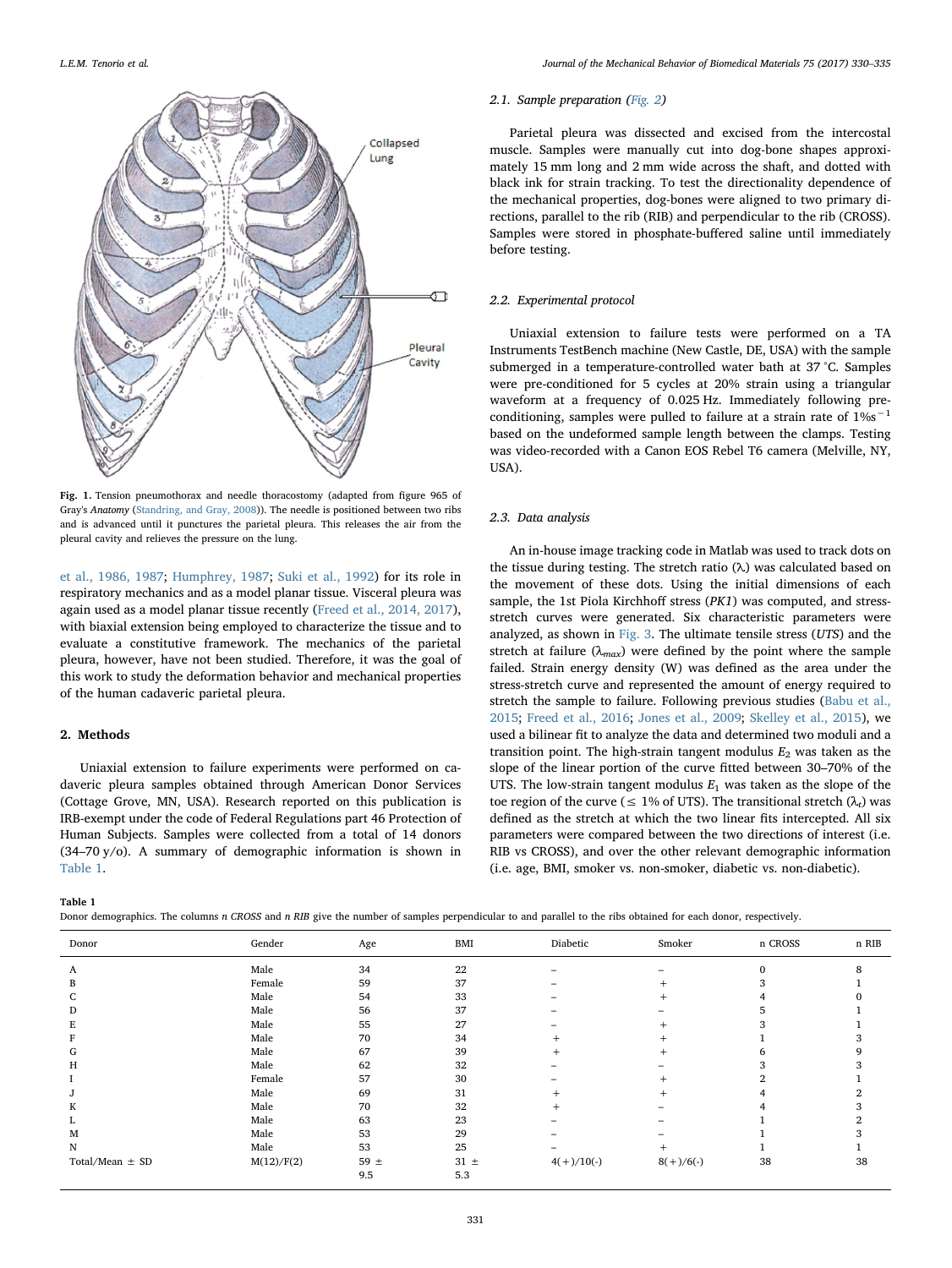<span id="page-2-0"></span>

Fig. 2. Sample preparation. A) Entire intercostal section with intact skin, adipose tissue, intercostal muscle, ribs, and parietal pleural membrane. B) Blunt dissection of parietal pleural membrane with waterproof black ink dotting. C) Dog-bone sample cut from the large tissue sample in (B). D) Gripped dog-bone sample mounted on TA Electroforce TestBench instrument for uniaxial extension to failure.

<span id="page-2-1"></span>

Fig. 3. Quantitative measurements of mechanical behavior. The low-strain modulus  $\rm(E_{1})$ and the high-strain modulus  $(E_2)$  were calculated by fitting lines to the stress-stretch curve, with their intersection defining the transition stretch  $(\lambda_t)$ . The ultimate tensile stress (UTS) and stretch at failure ( $\lambda_{\rm max}$ ) were also calculated, as well as the strain energy (W), i.e., the integral of the  $\lambda$ -S curve.

## 2.4. Statistical analysis

In order to test the directionality dependence of the parameters studied, all samples aligned in a given direction for each donor were lumped, and subsequently a paired t-test was performed between CROSS and RIB samples for all donors from whom both types had been obtained ( $n = 12$ ). For continuous-variable demographic information, i.e. age and BMI, a linear regression between each mechanical parameter and these variables was computed, and the p-value for the null hypothesis of zero slope was computed. The effect of binary demographic information (tobacco use and diabetes) was also subjected to a statistical analysis. A t-test was performed for donors who were reported as smokers ( $n = 8$ ) vs. non-smokers ( $n = 6$ ) and for diabetic ( $n = 6$ )  $= 4$ ) vs. non-diabetic (n  $= 10$ ) donors.

## 3. Results

[Fig. 4](#page-2-2) shows typical stress-stretch curves for samples in the RIB and CROSS directions. Like most soft tissues, the parietal pleura samples showed a low-stiffness toe region followed by a transition to greater

<span id="page-2-2"></span>

Fig. 4. Representative data of five samples for the same donor.  $C =$  CROSS,  $R = RIB$ . Data are only shown up to the peak stress.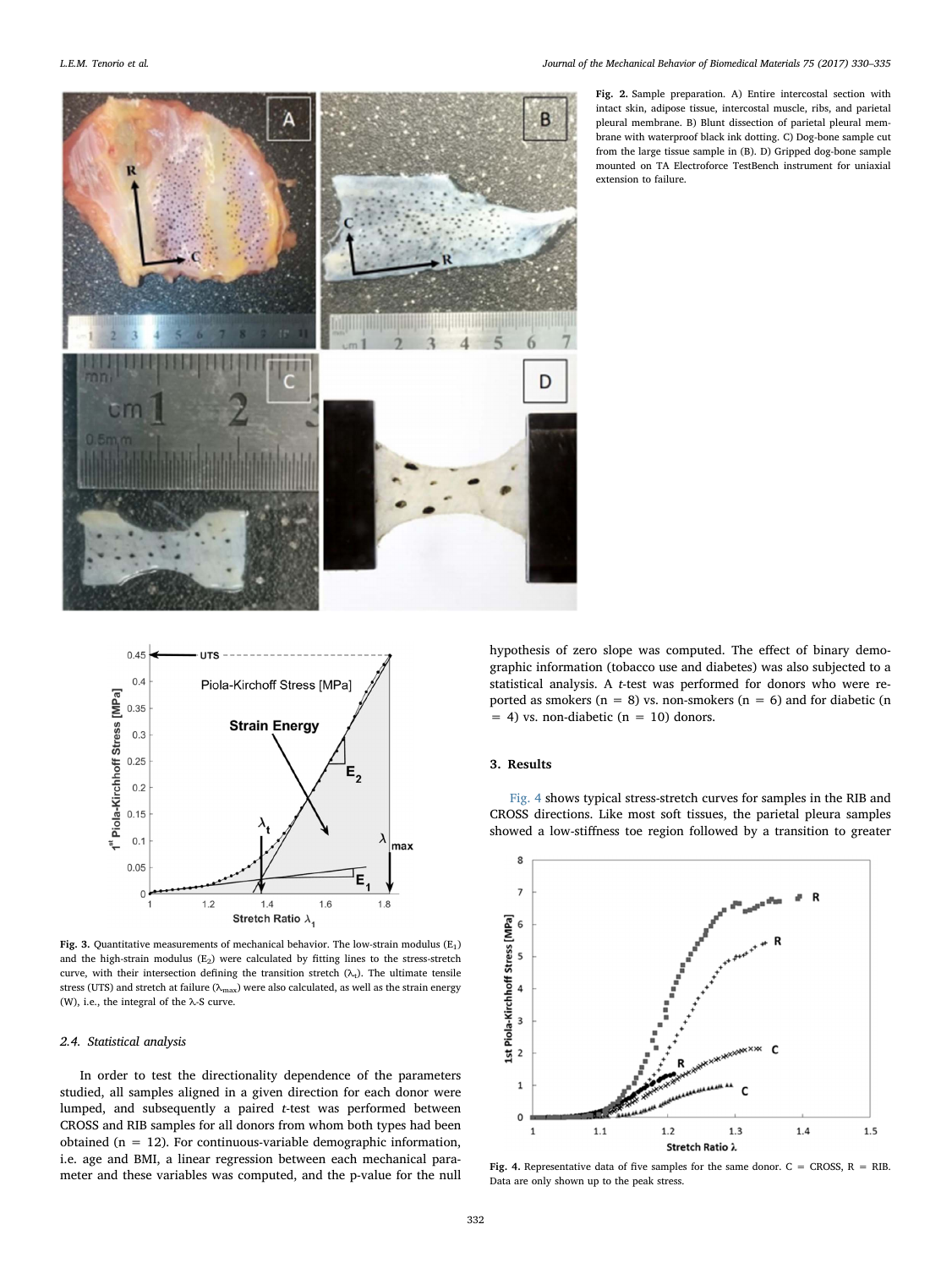<span id="page-3-0"></span>

Fig. 5. Paired t-test results comparing the mechanical properties of pleura tissue in the CROSS and RIB directions. The two directions showed significantly different properties with the transition stretch ( $\lambda$ <sub>t</sub>), the maximum stretch ( $\lambda$ <sub>max</sub>), and the low-strain modulus  $(E_1)$  having p-values of < 0.05, and the ultimate tensile strength (UTS) and high-strain modulus ( $E_2$ ) having p-values of <0.01. This indicates pleura tissue is more rigid in the direction of the ribs.

stiffness and finally failure.

As can be seen in [Fig. 5,](#page-3-0) the comparison between the CROSS and RIB directions yielded statistically significant differences ( $p < 0.05$ ) for five of the six quantities studied (all except strain energy), indicating significant anisotropy in the tissue. Specifically, samples aligned in the CROSS direction showed longer toe regions ( $\lambda_t$  = 1.22 vs. 1.12), larger failure stretches ( $\lambda_{\text{max}}$  = 1.45 vs. 1.32), and lower ultimate tensile strength (UTS = 1.89 vs. 2.95 MPa). The stiffness of the tissue was also lower in the CROSS direction, both in the low-strain ( $E_1 = 0.11$  vs. 0.21 MPa) and the high-strain ( $E_2$  = 11.49 vs. 20.44 MPa) regimes. Taken together, these indicate that the tissue is more compliant, more distensible, and less strong in the CROSS direction than in the RIB direction.

Plotting the properties vs. age [\(Fig. 6](#page-3-1)) showed a significant relationship between age and the low-strain modulus  $E_1$  (p = 0.047). The rest of the plots showed no significant trends, with  $R^2$  values all less than 0.21 and p-values all greater than 0.1. It is notable that the tissue from a 34-year old donor had low UTS, modulus, and strain energy when compared to tissue from the other donors, who were aged 53–70. Although it is not possible to draw statistically meaningful conclusions from this single data point, and the age range of donor tissue tends to skew towards older individuals, the 34-year-old data point merits further investigation. The question of age dependence is further emphasized by the relative youth of military combatants. There was also no significant change in properties with BMI ([Fig. 7\)](#page-3-2); no effect of BMI was expected, but this result is again important in light of the fact that soldiers tend to be quite trim.

We saw no significant changes to the tissue properties between the smoker and non-smoker groups ([Fig. 8](#page-4-6)a and b), but there were differences between the diabetic and non-diabetic groups [\(Fig. 8](#page-4-6)c and d), some of which were significant at the 95% confidence level. Specifically, the diabetic tissue was stiffer ( $E_1 = 0.21$  vs. 0.10 MPa,  $p = 0.039$ ;  $E_2$  = 19.15 vs. 12.02 MPa,  $p = 0.167$ ), stronger (UTS = 2.96 vs. 1.84 MPa,  $p = 0.18$ ), and had a shorter toe region ( $\lambda_t = 0.47$  vs. 1.24,  $p = 0.00025$ ) when compared to the non-diabetic tissue.

#### 4. Discussion

The major result of this study is the quantification of the mechanical properties of the human parietal pleura, which is particularly relevant to surgical simulator design ([Berkenstadt et al., 2006; Davis et al.,](#page-4-7) [2012\)](#page-4-7). Current simulators include a variety of materials to replicate the

<span id="page-3-1"></span>

Fig. 6. Linear regression of mechanical parameters vs Age [years]. The data showed a significant relationship between the low-strain modulus  $(E_1)$  and age, with a p-value of 0.047. This suggests the stiffening of pleura in the low-strain regime with age. All other parameters showed no significant relationship with age. On average, soldiers are 21.6 years old when they enter the US Army [\(Hruby et al., 2017\)](#page-5-14). Only  $E_1$  gave a linear fit with a slope significantly different from zero ( $p < 0.05$ ).

<span id="page-3-2"></span>

Fig. 7. Linear regression of mechanical parameters vs BMI. No relationship between the mechanical parameters and BMI was observed from the data. All parameters had p-values > 0.6. 55.9% of soldiers are considered to be underweight or of normal weight (BMI < 25) and 34.2% of soldiers are considered to be overweight (25  $\leq$  BMI  $<$  30) when entering the US Army [\(Hruby et al., 2017\)](#page-5-14).

parietal pleura including viscoelastic foam impregnated with silicone or latex [\(Buckman, 2009\)](#page-4-8), nylon mesh coated with silicone ([Toly, 2004](#page-5-13)), and layered latex and fabric [\(Dawson et al., 2004](#page-4-9)). The results of this study will help define a standard for parietal pleura synthetics for future surgical models.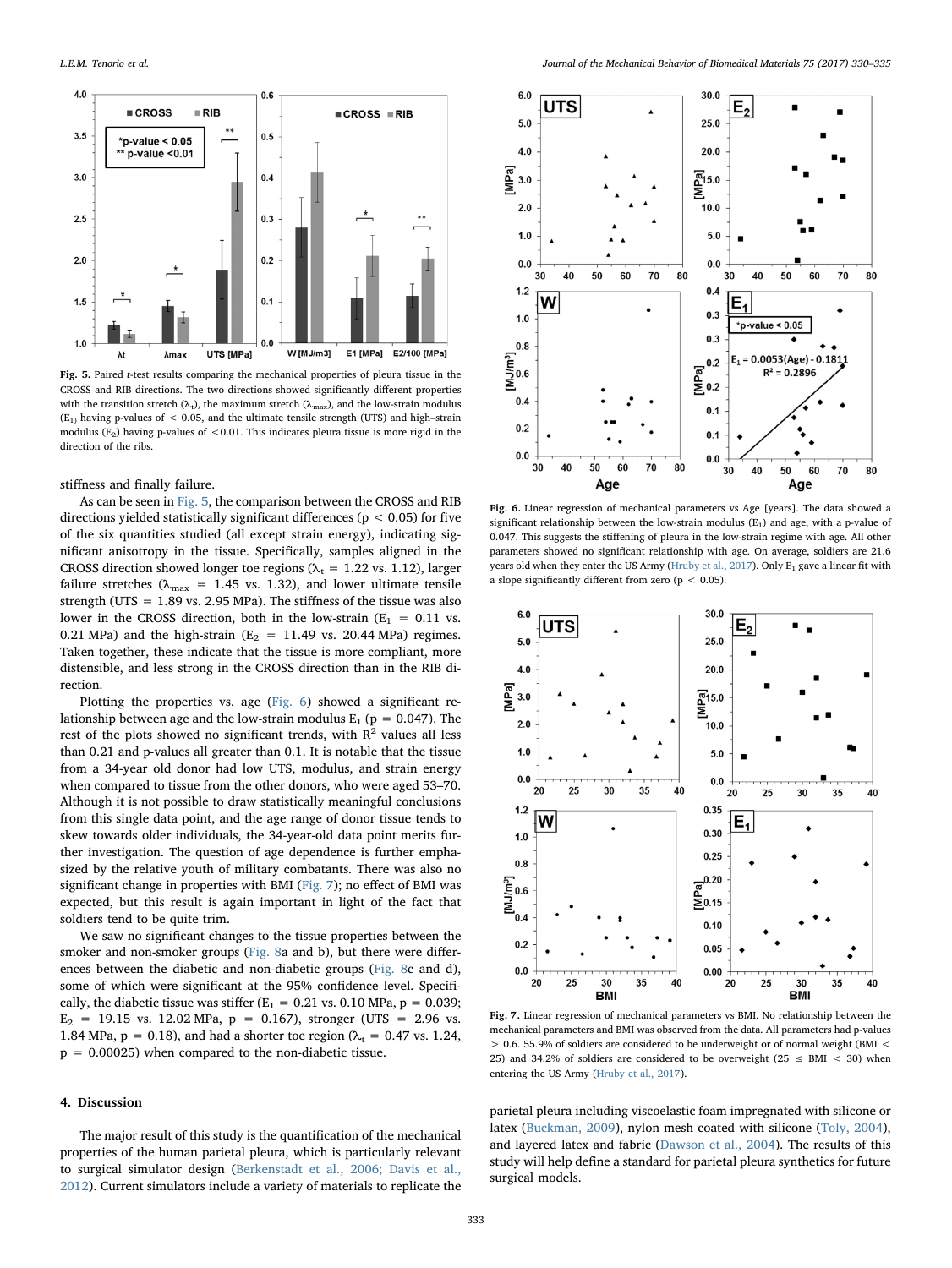<span id="page-4-6"></span>

Fig. 8. Statistical analysis of binary data. Top row displays the results of the t-tests comparing the mechanical properties of Smoker vs non-Smoker donors. The bottom row displays the results of the t-tests comparing Diabetic vs non-Diabetic donors. No relationship was observed between the mechanical parameters and the tobacco use of the donors. These comparisons had p-values > 0.5. Significant relationships were observed between diabetes, the low-strain modulus (E<sub>1</sub>), and the transitional stretch ( $\lambda$ <sub>t</sub>). These comparisons had p-values < 0.04.

We found the parietal pleura to be highly nonlinear ( $E_2 \approx 100X E_1$ ) and moderately anisotropic (roughly twice as stiff parallel to the ribs), which is consistent with observations made about a number of different collagenous tissues (see ([Fung, 2010\)](#page-4-10) or any other good tissue mechanics text). While the significance of the anisotropy is not clear, the nonlinearity undoubtedly affects the practitioner's experience during needle insertion and should be considered in the materials selection for future surgical simulators. It may prove advantageous to use a membrane model such as ([Freed et al., 2014\)](#page-4-3) to model the mechanical behavior of the parietal pleura, with appropriate modification to account for tissue anisotropy. Other structural models (e.g., [Bellini et al., 2016](#page-4-11); [Billiar et al., 1997;](#page-4-12) [Gasser et al., 2006;](#page-4-13) [Holzapfel et al., 2000](#page-5-15); [Ramesh](#page-5-16) [et al., 2009](#page-5-16)) could also be applied.

We found almost no correlation in properties with age or BMI. This result is important given that a majority of soldiers are young and have a BMI below 25 [\(Hruby et al., 2017\)](#page-5-14), but tissue donors tend to be older (59  $\pm$  9.5 years old in this study) and more overweight (BMI = 31  $\pm$ 5.3). Our donor range was far enough removed from the typical soldier range, however, that care should still be taken in using our data. There was no correlation with age or BMI over the range studied, but there could be differences in parietal properties in significantly younger and fitter adults. The lack of effect of smoking was expected since the parietal pleura does not contact inhaled air, but we considered it an important test because smoking has such profound effects on lung biology.

The significant effect of diabetes was interesting and merits further study. Diabetes is well known to lead to stiffening of arteries and other collagenous tissues throughout the body [\(Yang et al., 2004](#page-5-17); [Fields et al.,](#page-4-14)

[2015;](#page-4-14) [Yang et al., 2017](#page-5-18)), so one might expect to see stiffening of the parietal pleura as well, but we believe that this is the first study in which the effect of diabetes on parietal pleura stiffness was reported. There is no indication that the stiffening has functional consequences.

The results of this study could also be relevant to the improvement of finite-element injury models, which generally lump the parietal pleura in with the surrounding soft tissue rather than treating it as a separate mechanical element [\(Niu et al., 2008; Gibbons et al., 2015](#page-5-19); [Danelson and Stitzel, 2015; Hayes et al., 2014](#page-4-15)). Some vehicular impact models use morphomic variables, such as body fat and muscle composition, to predict thoracic injuries ([Zhang et al., 2013\)](#page-5-20). The addition of parietal pleura to these models could improve the accuracy of the injury predictions.

## Acknowledgements

The authors thank the anonymous donors whose tissue was used in this study. Research was sponsored in part by the Army Research Laboratory and was accomplished under Cooperative Agreement Number W911NF-14-2-0035. The views and conclusions contained in this document are those of the authors and should not be interpreted as representing the official policies, either expressed or implied, of the Army Research Laboratory or the U.S. Government. The U.S. Government is authorized to reproduce and distribute reprints for Government purposes notwithstanding any copyright notation herein.

#### References

- <span id="page-4-4"></span>[Babu, A.R., Byju, A.G., Gundiah, N., 2015. Biomechanical properties of human ascending](http://refhub.elsevier.com/S1751-6161(17)30330-2/sbref1) [thoracic aortic dissections. J. Biomech. Eng. 137 \(8\), 081013.](http://refhub.elsevier.com/S1751-6161(17)30330-2/sbref1)
- <span id="page-4-0"></span>[Beckett, A., Savage, E., Pannell, D., Acharya, S., Kirkpatrick, A., Tien, H.C., 2011. Needle](http://refhub.elsevier.com/S1751-6161(17)30330-2/sbref2) [decompression for tension Pneumothorax in tactical combat casualty care: do ca](http://refhub.elsevier.com/S1751-6161(17)30330-2/sbref2)[theters placed in the midaxillary line Kink more often than those in the midclavicular](http://refhub.elsevier.com/S1751-6161(17)30330-2/sbref2) [line? J. Trauma.: Inj. Infect. Crit. Care 71, S408](http://refhub.elsevier.com/S1751-6161(17)30330-2/sbref2)–S412.
- <span id="page-4-11"></span>[Bellini, C., Korneva, A., Zilberberg, L., Ramirez, F., Rifkin, D.B., Humphrey, J.D., 2016.](http://refhub.elsevier.com/S1751-6161(17)30330-2/sbref3) Diff[erential ascending and descending aortic mechanics parallel aneurysmal pro](http://refhub.elsevier.com/S1751-6161(17)30330-2/sbref3)[pensity in a mouse model of Marfan syndrome. J. Biomech. 29, 2383](http://refhub.elsevier.com/S1751-6161(17)30330-2/sbref3)–2389.
- <span id="page-4-7"></span>[Berkenstadt, H., Munz, Y., Trodler, G., Blumenfeld, A., Rubin, O., Ziv, A., 2006.](http://refhub.elsevier.com/S1751-6161(17)30330-2/sbref4)
- [Evaluation of the trauma-man simulator for training in chest drain insertion. Eur. J.](http://refhub.elsevier.com/S1751-6161(17)30330-2/sbref4) [Trauma 32, 523](http://refhub.elsevier.com/S1751-6161(17)30330-2/sbref4)–526.
- <span id="page-4-12"></span>[Billiar, K.L., Sacks, M.S., 1997. A method to quantify the](http://refhub.elsevier.com/S1751-6161(17)30330-2/sbref5) fiber kinematics of planar tissues [under biaxial stretch. J. Biomech. 30 \(7\), 753](http://refhub.elsevier.com/S1751-6161(17)30330-2/sbref5)–756.
- <span id="page-4-8"></span>Buckman, R.F., 2009. U.S. Patent No. 20090246747 A1. U.S. Patent and Trademark Office, Washington, DC.
- <span id="page-4-15"></span>[Danelson, K.A., Stitzel, J.D., 2015. Finite element model prediction of pulmonary con](http://refhub.elsevier.com/S1751-6161(17)30330-2/sbref6)[tusion in vehicle-to-vehicle simulations of real-world crashes. Tra](http://refhub.elsevier.com/S1751-6161(17)30330-2/sbref6)ffic Inj. Prev. 16 (6), 627–[636](http://refhub.elsevier.com/S1751-6161(17)30330-2/sbref6).
- Davis, J.S., Garcia, G.D., Wyckoff[, M.M., Alsafran, S., Graygo, J.M., Withum, K.F.,](http://refhub.elsevier.com/S1751-6161(17)30330-2/sbref7) [Schulman, C.I., 2012. Use of mobile learning module improves skills in chest tube](http://refhub.elsevier.com/S1751-6161(17)30330-2/sbref7) [insertion. J. Surg. Res. 177, 21](http://refhub.elsevier.com/S1751-6161(17)30330-2/sbref7)–26.
- <span id="page-4-9"></span>Dawson, S., Ottensmeyer, M., Cotin, S., Newmann, P., 2004. U.S. Patent No. 20040234933 A1. U.S. Patent and Trademark Office, Washington, DC.
- <span id="page-4-1"></span>[Delingette, H., 1998. Toward realistic soft-tissue modeling in medical simulation. Proc.](http://refhub.elsevier.com/S1751-6161(17)30330-2/sbref8) [Ieee. 86 \(3\), 512](http://refhub.elsevier.com/S1751-6161(17)30330-2/sbref8)–523.
- <span id="page-4-14"></span>Fields, A.J., Berg-Johansen, B., Metz, L.N., Miller, S., La, B., Liebenberg, E.C., Coughlin, D. G., Graham, J.L., Stanhope, K.L., Havel, P.J., Lotz, J.C., 2015. J. Orthop. Res.
- [Freed, A.D., Erel, V., Moreno, M.R., 2017. Conjugate stress/strain base pairs for the](http://refhub.elsevier.com/S1751-6161(17)30330-2/sbref9) [analysis of planar biologic tissues. J. Mech. Mater. Struct. 12, 219](http://refhub.elsevier.com/S1751-6161(17)30330-2/sbref9)–247.
- <span id="page-4-3"></span>[Freed, A.D., Liao, J., Einstein, D.R., 2014. A membrane model from implicit elasticity](http://refhub.elsevier.com/S1751-6161(17)30330-2/sbref10) [theory: application to visceral pleura. Biomech. Model. Mechanobiol. 13, 871](http://refhub.elsevier.com/S1751-6161(17)30330-2/sbref10)–881.
- <span id="page-4-5"></span>[Freed, A.D., Rajagopal, K.R., 2016. A promising approach for modeling biological](http://refhub.elsevier.com/S1751-6161(17)30330-2/sbref11) fibers. [Acta Mech. 227, 1609](http://refhub.elsevier.com/S1751-6161(17)30330-2/sbref11)–1619.
- <span id="page-4-10"></span>[Fung, Y.C., 2010. Biomechanics: Mechanical Properties of Living Tissues, 2nd ed.](http://refhub.elsevier.com/S1751-6161(17)30330-2/sbref12) [SpringerVerlag New York, New York](http://refhub.elsevier.com/S1751-6161(17)30330-2/sbref12).
- <span id="page-4-13"></span>[Gasser, T.C., Ogden, R.W., Holzapfel, G.A., 2006. Hyperelastic modelling of arterial layers](http://refhub.elsevier.com/S1751-6161(17)30330-2/sbref13) with distributed collagen fi[bre orientations. J. R. Soc. Interface 3, 15](http://refhub.elsevier.com/S1751-6161(17)30330-2/sbref13)–35.
- [Gibbons, M.M., Dang, X., Adkins, M., Powell, B., Chan, P., 2015. Finite element modeling](http://refhub.elsevier.com/S1751-6161(17)30330-2/sbref14) [of blast lung injury in sheep. J. Biomech. Eng. 137.](http://refhub.elsevier.com/S1751-6161(17)30330-2/sbref14)
- [Grabo, D., Inaba, K., Hammer, P., Karamanos, E., Skiada, D., Martin, M., Sullivan, M.,](http://refhub.elsevier.com/S1751-6161(17)30330-2/sbref15) [Demetriades, D., 2014. Optimal training for emergency needle thoracostomy place](http://refhub.elsevier.com/S1751-6161(17)30330-2/sbref15)[ment by prehospital personnel. J. Trauma Acute Care Surg. 77, S109](http://refhub.elsevier.com/S1751-6161(17)30330-2/sbref15)–S113.
- <span id="page-4-2"></span>[Hajji, M.A., Wilson, T.A., Lai-Fook, S.J., 1979. Improved measurements of shear modulus](http://refhub.elsevier.com/S1751-6161(17)30330-2/sbref16) [and pleural membrane tension of the lung. J. Appl. Physiol. 47 \(1\), 175](http://refhub.elsevier.com/S1751-6161(17)30330-2/sbref16)–181.
- Hayes, [A.R., Valvalle, N.A., Moreno, D.P., Stitzel, J.D., Gayzik, F.S., 2014. Validation of](http://refhub.elsevier.com/S1751-6161(17)30330-2/sbref17) [simulated chestband data in frontal and lateral loading using a human body](http://refhub.elsevier.com/S1751-6161(17)30330-2/sbref17) finite element model. Traffi[c Inj. Prev. 15 \(2\), 181](http://refhub.elsevier.com/S1751-6161(17)30330-2/sbref17)–186.
- [Hecker, M., Hegenscheid, K., Völzke, H., Hinz, P., Lange, J., Ekkernkamp, A., Frank, M.,](http://refhub.elsevier.com/S1751-6161(17)30330-2/sbref18)